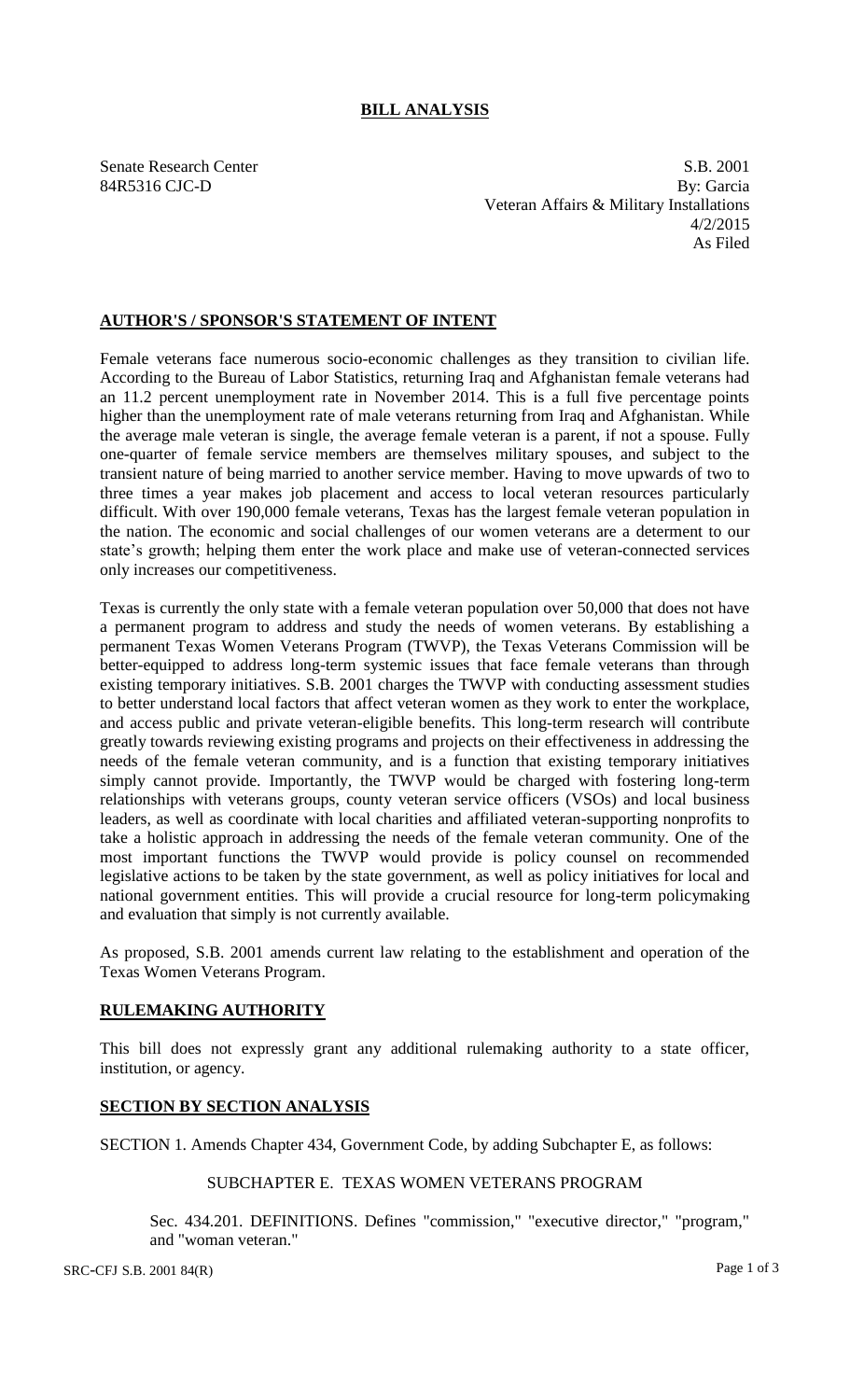Sec. 434.202. ESTABLISHMENT OF PROGRAM; PROGRAM MISSION. (a) Provides that the Texas Women Veterans Program (program) is established in the Texas Veterans Commission (TVC). Provides that the program is attached to the office of the executive director of TVC (executive director) for administrative purposes.

(b) Provides that the mission of the program is to ensure that the women veterans of this state have equitable access to federal and state veterans' benefits and services.

Sec. 434.203. COORDINATOR. Requires the executive director to designate a women veterans coordinator for this state.

Sec. 434.204. GENERAL PROGRAM DUTIES. Requires that the program:

(1) provide assistance to the women veterans of this state as provided by this subchapter;

(2) perform outreach functions to improve the awareness of women veterans of their eligibility for federal and state veterans' benefits and services;

(3) assess the needs of women veterans with respect to benefits and services;

(4) review programs, research projects, and other initiatives designed to address the needs of the women veterans of this state;

(5) make recommendations to the executive director regarding the improvement of benefits and services to women veterans; and

(6) incorporate issues concerning women veterans in TVC planning regarding veterans' benefits and services.

Sec. 434.205. ADVOCACY AND PUBLIC AWARENESS. (a) Requires that the program advocate for women veterans and work to increase public awareness about the gender-specific needs of women veterans.

(b) Requires that the program recommend legislative initiatives and the development of policies on the local, state, and national levels to address the issues affecting women veterans.

Sec. 434.206. COLLABORATION. Requires that the program collaborate with federal, state, and private agencies that provide services to women veterans.

Sec. 434.207. RESEARCH; DISSEMINATION OF INFORMATION. (a) Requires that the program monitor and research issues relating to women veterans.

(b) Requires that the program disseminate information regarding opportunities for women veterans throughout the network of entities with which the program collaborates.

Sec. 434.208. EDUCATION. Requires that the program, through conferences, seminars, and training workshops with federal, state, and private agencies, provide guidance and direction to a woman veteran who is applying for grants, benefits, or services.

Sec. 434.209. HONOR AND RECOGNITION. Requires that the program promote events and activities that recognize and honor the women veterans of this state and women who serve in the military.

Sec. 434.210. FACILITIES. Requires that the program, to the extent funding is available for that purpose, provide facilities as appropriate in support of the program.